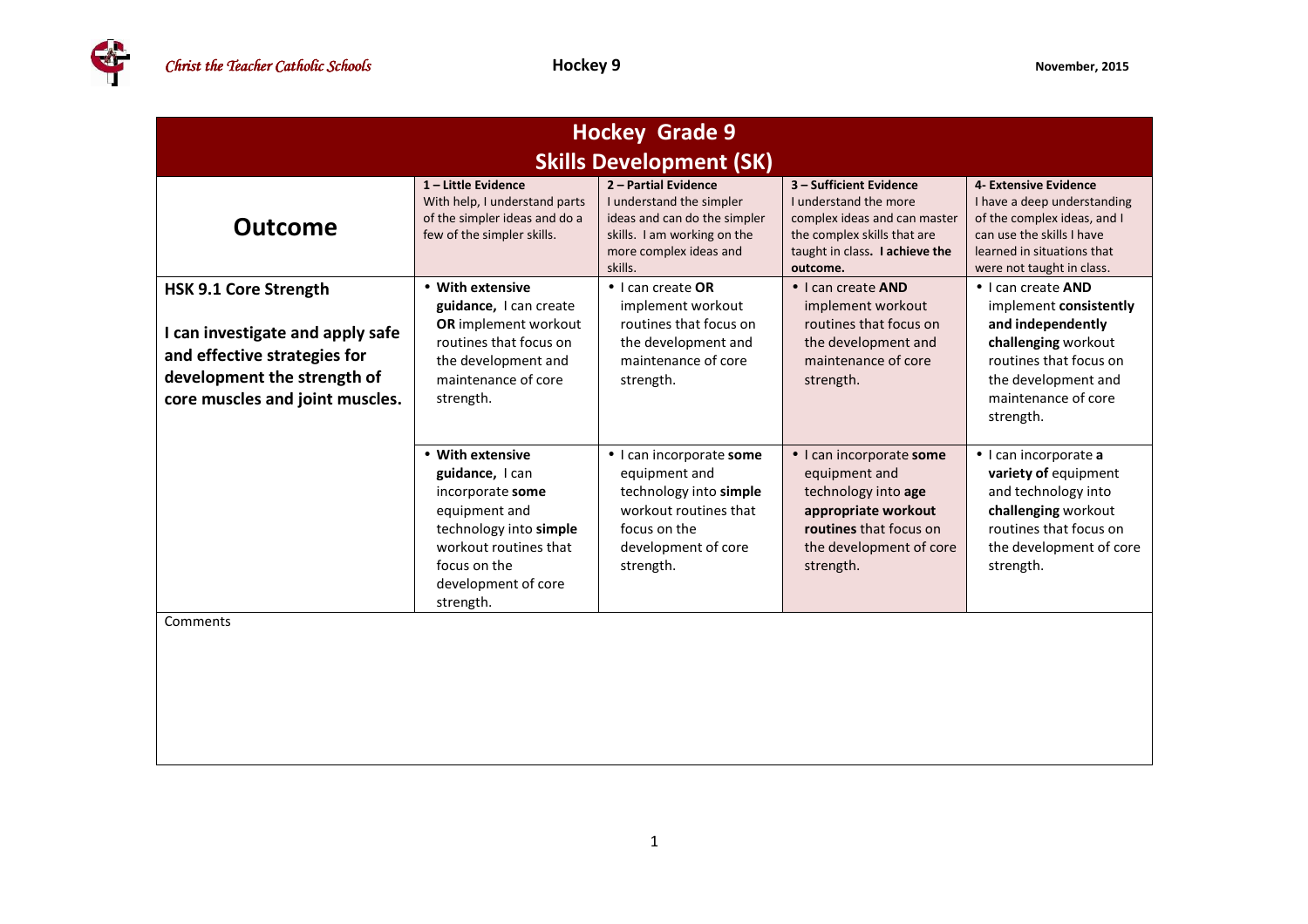| <b>Hockey Grade 9</b>                                                                                                                                                             |                                                                                                                                                                                                                                                                                                                                |                                                                                                                                                                                                                                                                     |                                                                                                                                                                                                                                                                  |                                                                                                                                                                                                                                                                                                                         |  |
|-----------------------------------------------------------------------------------------------------------------------------------------------------------------------------------|--------------------------------------------------------------------------------------------------------------------------------------------------------------------------------------------------------------------------------------------------------------------------------------------------------------------------------|---------------------------------------------------------------------------------------------------------------------------------------------------------------------------------------------------------------------------------------------------------------------|------------------------------------------------------------------------------------------------------------------------------------------------------------------------------------------------------------------------------------------------------------------|-------------------------------------------------------------------------------------------------------------------------------------------------------------------------------------------------------------------------------------------------------------------------------------------------------------------------|--|
| <b>Skills Development (SK)</b>                                                                                                                                                    |                                                                                                                                                                                                                                                                                                                                |                                                                                                                                                                                                                                                                     |                                                                                                                                                                                                                                                                  |                                                                                                                                                                                                                                                                                                                         |  |
| <b>Outcome</b>                                                                                                                                                                    | $1$ – Little Evidence<br>With help, I understand parts<br>of the simpler ideas and do a<br>few of the simpler skills.                                                                                                                                                                                                          | 2 - Partial Evidence<br>I understand the simpler<br>ideas and can do the simpler<br>skills. I am working on the<br>more complex ideas and<br>skills.                                                                                                                | 3 - Sufficient Evidence<br><b>Lunderstand the more</b><br>complex ideas and can master<br>the complex skills that are<br>taught in class. I achieve the<br>outcome.                                                                                              | 4- Extensive Evidence<br>I have a deep understanding<br>of the complex ideas, and I<br>can use the skills I have<br>learned in situations that<br>were not taught in class.                                                                                                                                             |  |
| <b>HSK 9.2</b><br>I can implement a personal plan<br>for improving a skill-related<br>component of hockey (skating,<br>passing, shooting,<br>puckhandling) that I have<br>chosen. | • With extensive<br>guidance, I can design<br>OR implement a plan to<br>improve one skill-<br>related component of<br>hockey I have chosen.<br>• With extensive<br>guidance, I can critique<br>personal plans to<br>determine what worked<br>well and what did not<br>work well according to<br>some of the class<br>criteria. | • I can design OR<br>implement a plan to<br>improve one skill-<br>related component of<br>hockey I have chosen.<br>• I can critique personal<br>plans to determine what<br>worked well and what<br>did not work well<br>according to some of<br>the class criteria. | • I can design AND<br>implement a detailed<br>plan to improve one<br>skill-related component<br>of hockey I have chosen.<br>• I can critique personal<br>plans to determine<br>what worked well and<br>what did not work well<br>according to class<br>criteria. | • I can design AND<br>implement a detailed<br>and challenging plan to<br>improve a few skill-<br>related components of<br>hockey I have chosen.<br>• I can independently<br>critique personal plans<br>to determine what<br>worked well and what<br>did not work well<br>according and make the<br>necessary revisions. |  |
|                                                                                                                                                                                   | • With extensive<br>guidance, I can draw a<br>few conclusions about<br>my strengths and<br>weaknesses in skill<br>related components of<br>hockey through<br>participation in skillful<br>movement activities.                                                                                                                 | • I can draw a few<br>conclusions about my<br>strengths and<br>weaknesses in skill<br>related components of<br>hockey through<br>participation in skillful<br>movement activities.                                                                                  | • I can draw several<br>conclusions about my<br>strengths and<br>weaknesses in skill<br>related components of<br>hockey through<br>participation in skillful<br>movement activities.                                                                             | • I can draw many<br>profound and insightful<br>conclusions about my<br>strengths and<br>weaknesses in skill<br>related components of<br>hockey through<br>participation in skillful<br>movement activities.                                                                                                            |  |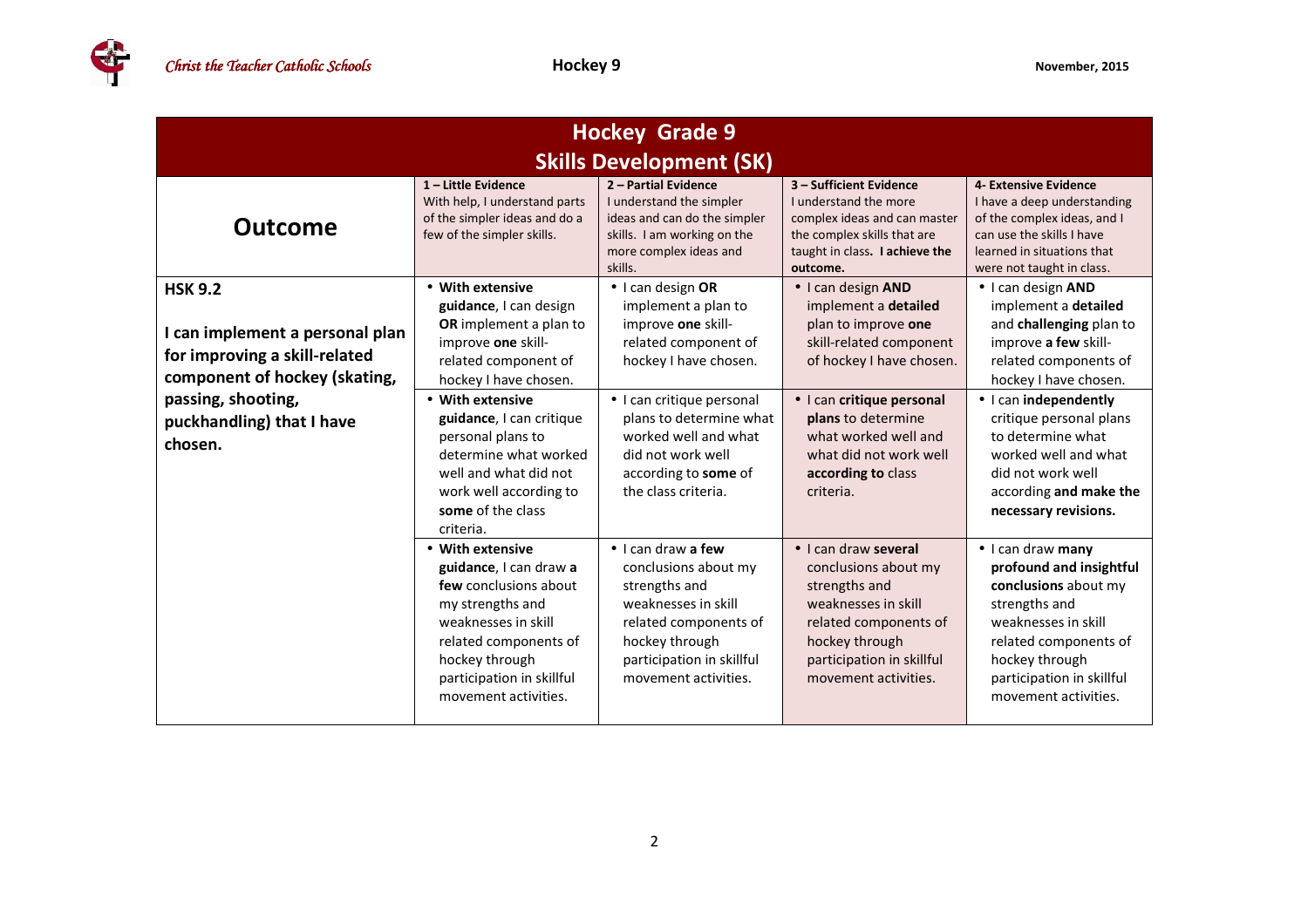

| <b>Hockey Grade 9</b>          |                                                                                                                                   |                                                                                                                                                      |                                                                                                                                                               |                                                                                                                                                                             |  |  |
|--------------------------------|-----------------------------------------------------------------------------------------------------------------------------------|------------------------------------------------------------------------------------------------------------------------------------------------------|---------------------------------------------------------------------------------------------------------------------------------------------------------------|-----------------------------------------------------------------------------------------------------------------------------------------------------------------------------|--|--|
| <b>Skills Development (SK)</b> |                                                                                                                                   |                                                                                                                                                      |                                                                                                                                                               |                                                                                                                                                                             |  |  |
| <b>Outcome</b>                 | 1-Little Evidence<br>With help, I understand parts<br>of the simpler ideas and do a<br>few of the simpler skills.                 | 2 - Partial Evidence<br>I understand the simpler<br>ideas and can do the simpler<br>skills. I am working on the<br>more complex ideas and<br>skills. | 3 - Sufficient Evidence<br>I understand the more<br>complex ideas and can master<br>the complex skills that are<br>taught in class. I achieve the<br>outcome. | 4- Extensive Evidence<br>I have a deep understanding<br>of the complex ideas, and I<br>can use the skills I have<br>learned in situations that<br>were not taught in class. |  |  |
|                                | • With extensive<br>guidance, I can perform<br>a few identified<br>complex skills<br>progressing toward a<br>level of automation. | · I can perform a few<br>identified complex skills<br>progressing toward a<br>level of automation.                                                   | • I can perform many<br>identified complex skills<br>approaching a level of<br>automation.                                                                    | · I can perform identified<br>complex skills at a level<br>of automation.                                                                                                   |  |  |
| Comments                       |                                                                                                                                   |                                                                                                                                                      |                                                                                                                                                               |                                                                                                                                                                             |  |  |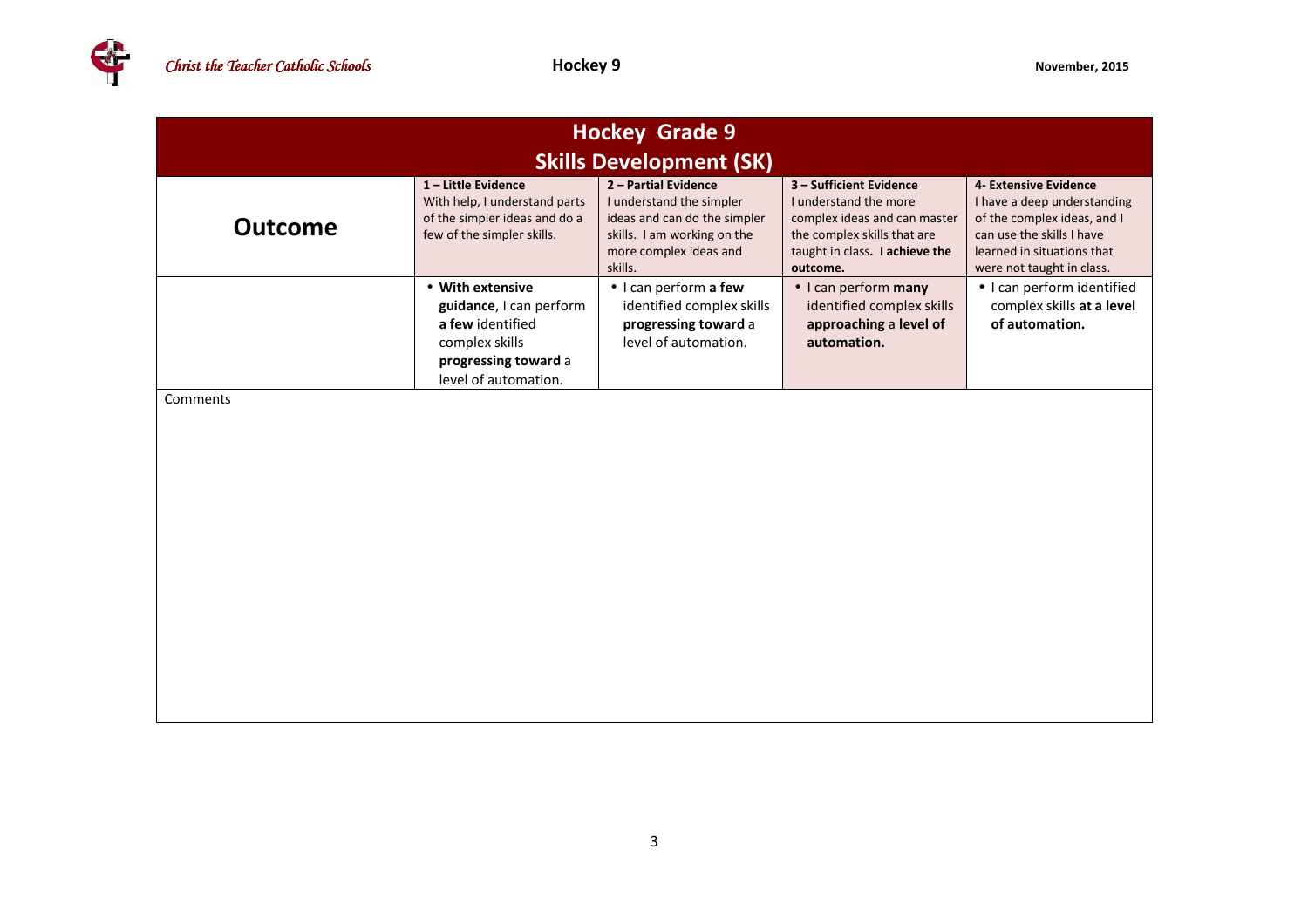Œ

| <b>Hockey Grade 9</b>                                                                                                                                                 |                                                                                                                                                                                                   |                                                                                                                                                                                       |                                                                                                                                                                                          |                                                                                                                                                                                     |  |
|-----------------------------------------------------------------------------------------------------------------------------------------------------------------------|---------------------------------------------------------------------------------------------------------------------------------------------------------------------------------------------------|---------------------------------------------------------------------------------------------------------------------------------------------------------------------------------------|------------------------------------------------------------------------------------------------------------------------------------------------------------------------------------------|-------------------------------------------------------------------------------------------------------------------------------------------------------------------------------------|--|
| <b>Skills Development (SK)</b>                                                                                                                                        |                                                                                                                                                                                                   |                                                                                                                                                                                       |                                                                                                                                                                                          |                                                                                                                                                                                     |  |
| <b>Outcome</b>                                                                                                                                                        | $1$ – Little Evidence<br>With help, I understand parts<br>of the simpler ideas and do a<br>few of the simpler skills.                                                                             | 2 - Partial Evidence<br>I understand the simpler<br>ideas and can do the simpler<br>skills. I am working on the<br>more complex ideas and<br>skills.                                  | 3 - Sufficient Evidence<br>I understand the more<br>complex ideas and can master<br>the complex skills that are<br>taught in class. I achieve the<br>outcome.                            | 4- Extensive Evidence<br>I have a deep understanding<br>of the complex ideas, and I<br>can use the skills I have<br>learned in situations that<br>were not taught in class.         |  |
| <b>HSK 9.3</b><br>I can design and implement<br>plans to use effective tactics<br>and strategies to enhance<br>performance and enjoyment in<br>each of the following: | • I need frequent<br>reminders to be<br>occasionally fully<br>engaged in a variety of<br>game situations to<br>practice the application<br>of tactics, strategies,<br>rules and skills of play.   | · I am occasionally fully<br>engaged in a variety of<br>game situations to<br>practice the application<br>of tactics, strategies,<br>rules and skills of play.                        | • I am frequently fully<br>engaged in a variety of<br>game situations to<br>practice the application<br>of tactics, strategies,<br>rules and skills of play.                             | • I am consistently and<br>independently fully<br>engaged in a variety of<br>game situations to<br>practice the application<br>of tactics, strategies,<br>rules and skills of play. |  |
| *warm up<br>*skill building<br>*small game.                                                                                                                           | • With help, I can design a<br>plan to enhance<br>performance and<br>enjoyment in hockey<br>that considers tactical<br>and strategic options<br>(e.g. warm-up, skill-<br>related activity, game). | • I can design a plan to<br>enhance performance<br>and enjoyment in<br>hockey that considers<br>tactical and strategic<br>options (e.g. warm-up,<br>skill-related activity,<br>game). | • I can implement a plan<br>to enhance performance<br>and enjoyment in<br>hockey that considers<br>tactical and strategic<br>options (e.g. warm-up,<br>skill-related activity,<br>game). | . I can obtain feedback on<br>a plan to enhance<br>performance and<br>enjoyment in hockey,<br>and modify the plan in<br>accordance with the<br>feedback.                            |  |
|                                                                                                                                                                       | • I can apply appropriately<br>a few of rules of hockey.                                                                                                                                          | • I can apply appropriately<br>most of the rules of<br>hockey.                                                                                                                        | • I can apply appropriately<br>all the rules of hockey.                                                                                                                                  | • If I break any rules of<br>hockey, it is for a clear<br>and strategic purpose<br>that I can explain.                                                                              |  |
|                                                                                                                                                                       | • I can apply appropriately<br>a few of the skills of<br>hockey.                                                                                                                                  | • I can apply appropriately<br>several of the skills of<br>hockey.                                                                                                                    | • I can apply appropriately<br>many of the skills of<br>hockey.                                                                                                                          | • I can apply appropriately<br>a wide variety the skills<br>of hockey.                                                                                                              |  |